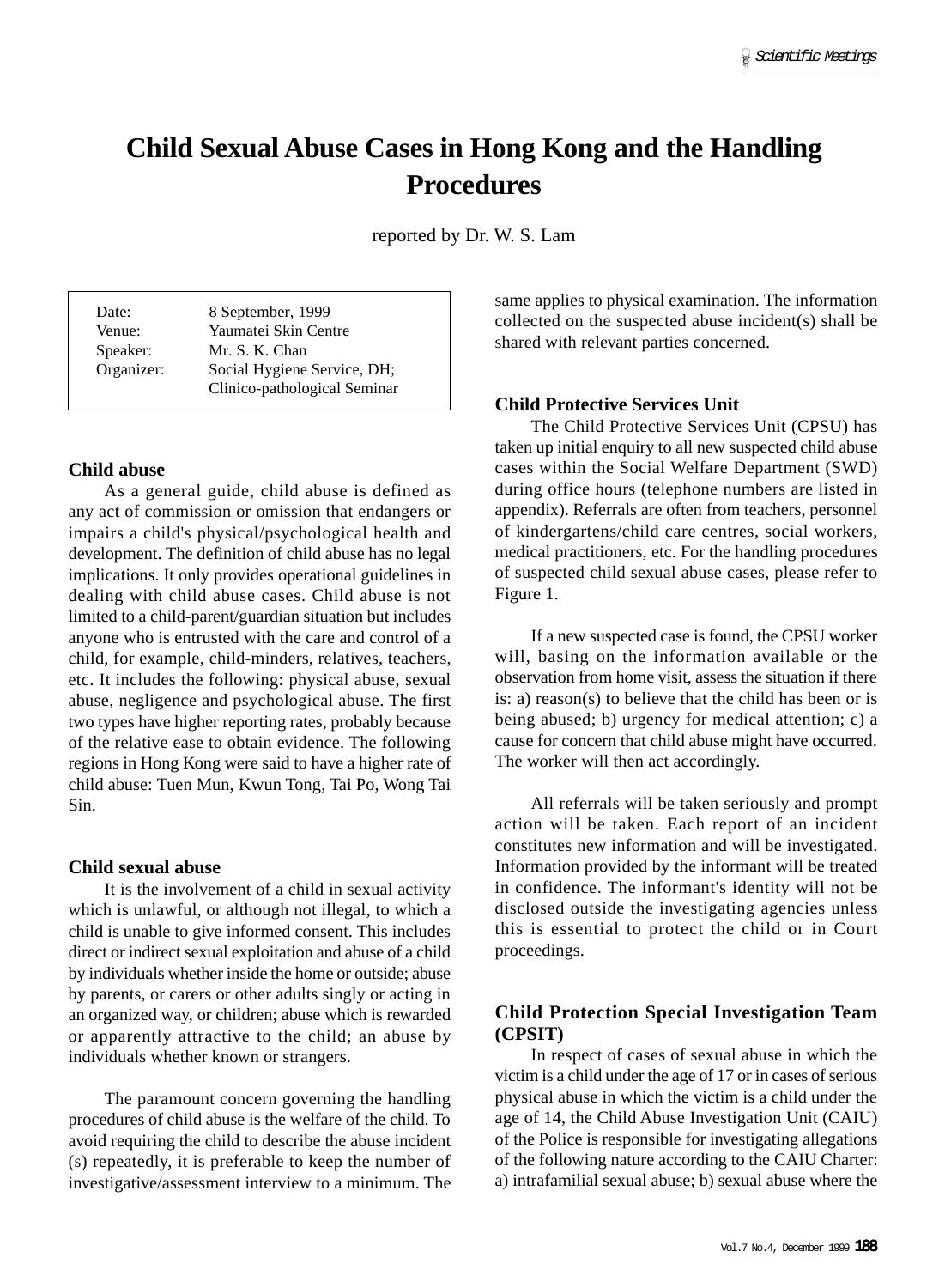perpetrator is known to the child or is entrusted with the care of the victim (for example, baby-sitter, teacher); c) serious physical abuse at the discretion of the respective Senior Superintendent of Crime Region; and d) organized child abuse.

For cases falling within the above CAIU Charter,

Child Protection Special Investigation Team (CPSIT), comprising the Police (CAIU), social workers from CPSU of SWD and clinical psychologists will be formed. It will provide consultation and/or conduct joint investigation of suspected child abuse cases on referral. It will work closely with forensic pathologists and Medical Coordinators on Child Abuse (MCCAs) of the



**Figure 1: Handling procedures of suspected child sexual abuse**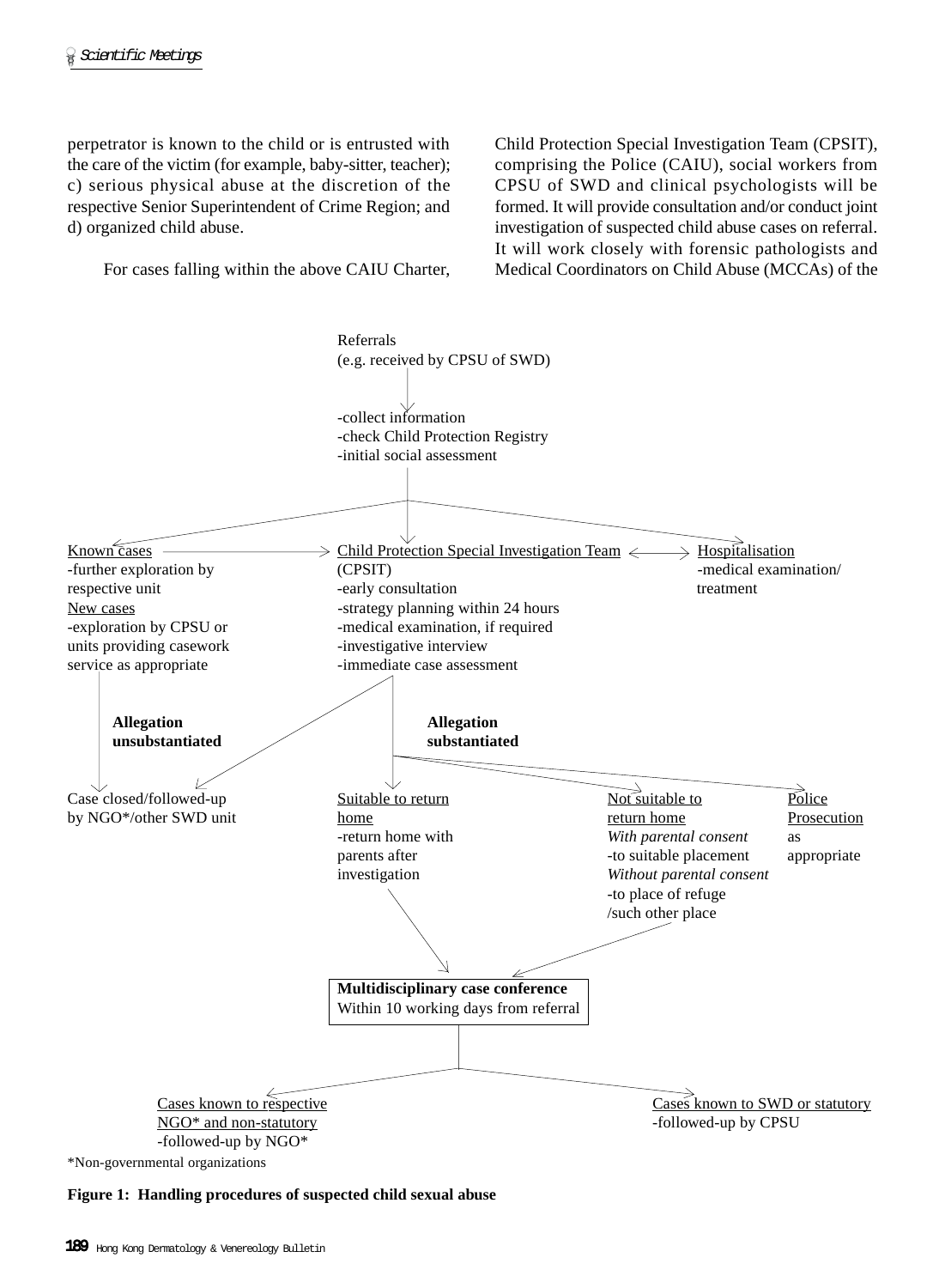Hospital Authority. CPSIT will be responsible for strategy planning, investigative interview by means of video-recorded interview or taking of written statement, arrangement of medical examination as necessary and immediate case assessment. After joint investigation, the CPSIT will assess whether there is adequate evidence to substantiate, whether this is a child abuse case and whether immediate protection for the child is necessary.

### **Multidisciplinary Case Conference**

Within 10 working days after the receipt of referral, a Multidisciplinary Case Conference has to be conducted. All the concerned parties should prepare a report to the Case Conference. It is a forum by which professionals directly involved with a child may share their professional knowledge, information and concern on the child. It may analyse risk and recommend the responsibility for action to be taken in relation to the welfare planning of the child and his/her family, respecting the statutory obligations of individual members for the case.

#### **Role of health professionals**

Medical practitioners and nursing staff should be alert to signs of child abuse. If a child has features which indicate that sexual abuse may have taken place, the health professional should follow the guidance for people working with children who disclose sexual abuse, as outlined in Table 1. The medical practitioner should be aware that the most important governing principle is to protect the best interest of the child and to avoid contamination of evidence.

At initial contact, it will be the best to keep interviewing to a minimum and leave the detailed interview to a multidisciplinary team of specialists. He should, instead, take a full medical history from the child and the caretaker, if possible, with special attention to

injuries or trauma. It is particularly important not to ask any leading questions and make any suggestions to the child on how the incident may have happened. This is done to avoid allegations of coaching by the Defence during Court proceedings. For suspected sexual abuse cases, the initial examination should be a general examination with visual inspection of the genital area, with consideration of the history, age and distress of the child. A detailed medical record should be kept.

If child sexual abuse is suspected, the doctor can consult his senior colleagues, the medical social worker (MSW) of the clinic, and the CPSU. The MSW or CPSU will then assess the case, liaise with other parties and decide on appropriate action to be taken. If advice from paediatrician is required, the respective Medical Coordinator on Child Abuse (MCCA) appointed in hospitals of Hospital Authority can be consulted.

If hospitalisation is necessary, MCCA of the hospital should be contacted. If there is no MCCA in the nearby hospital, the case should be sent to the Accident and Emergency Department but the medical practitioner should liaise with the consultant or senior medical officer of the Department prior to referral. If the parent(s)/guardian(s) resist hospital referral, the doctor-in-charge should try to persuade them to stay in the clinic while contact is made with the CPSU. The MSW in the clinic, if any, should assist whenever situation warrants.

The health professional attending the case should offer his assistance to the CPSIT, attend the Multidisciplinary Case Conference and prepare preferably a written report on the child's condition for reference in the Conference.

#### **Conclusion**

Medical practitioners should be alert to signs of child sexual abuse during daily practice, prepare to

#### **Table 1. Guidance for people working with children who disclose sexual abuse**

# 1. Listen to the child

- 2. Inform the child of a formal interview later
- 3. No coaching
- 4. No promise to keep the information secret
- 5. Make written notes. Sign and date
- 6. No assumption on the abuser. Consult CPSU as soon as possible
- 7. Consider the pressure on the child to retract